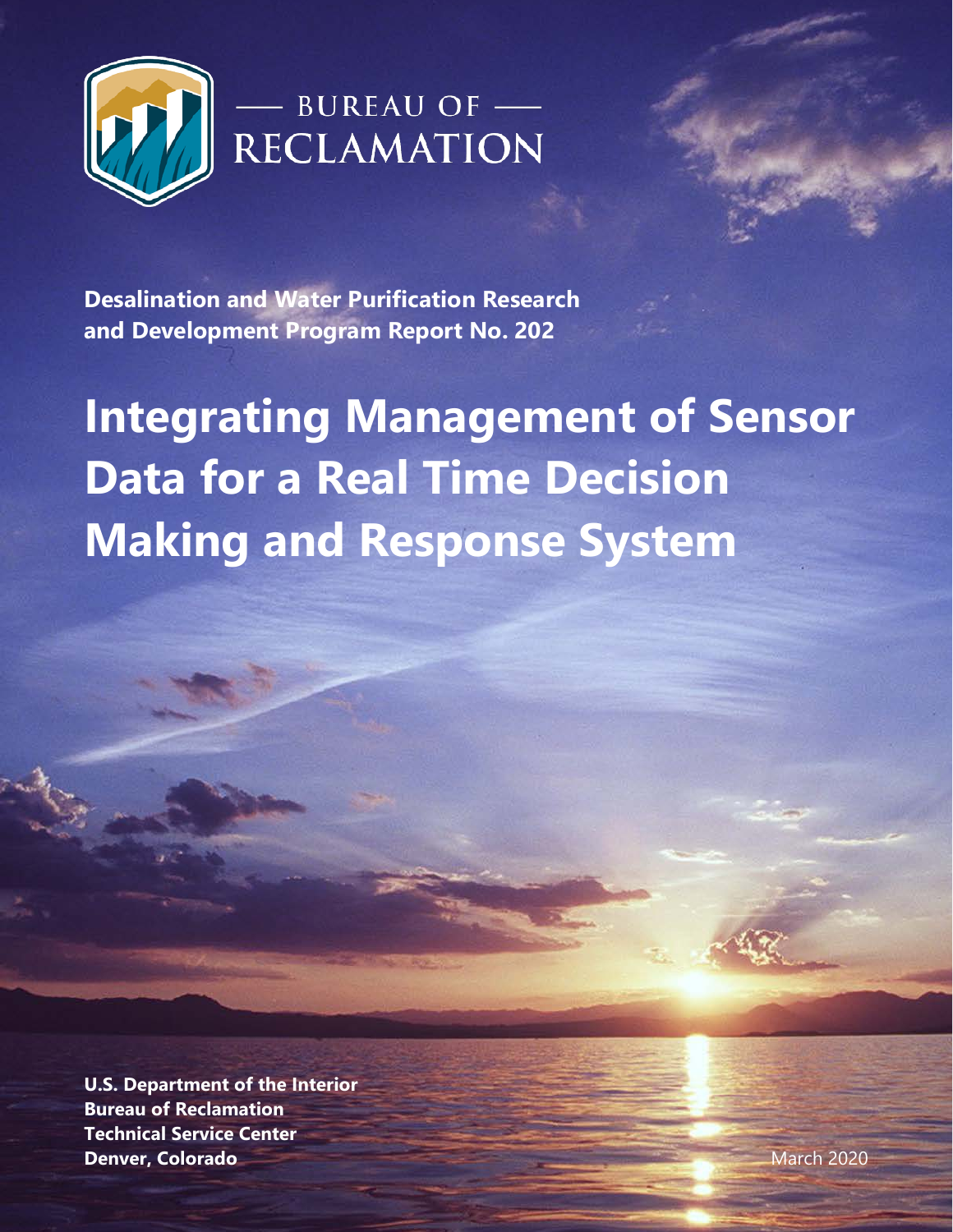| <b>REPORT DOCUMENTATION PAGE</b>                                                                                                                                                                                                                                                                                                                                                                                                                                                                                                                                                                                                                                                                                                                                                                                                                                                                                                                                     |                                               |  |   |  |  |                                           | Form Approved<br>OMB No. 0704-0188 |  |  |
|----------------------------------------------------------------------------------------------------------------------------------------------------------------------------------------------------------------------------------------------------------------------------------------------------------------------------------------------------------------------------------------------------------------------------------------------------------------------------------------------------------------------------------------------------------------------------------------------------------------------------------------------------------------------------------------------------------------------------------------------------------------------------------------------------------------------------------------------------------------------------------------------------------------------------------------------------------------------|-----------------------------------------------|--|---|--|--|-------------------------------------------|------------------------------------|--|--|
| The public reporting burden for this collection of information is estimated to average 1 hour per response, including the time for reviewing instructions, searching existing data<br>sources, gathering and maintaining the data needed, and completing and reviewing the collection of information. Send comments regarding this burden estimate or any other aspect<br>of this collection of information, including suggestions for reducing the burden, to Department of Defense, Washington Headquarters Services, Directorate for Information Operations<br>and Reports (0704-0188), 1215 Jefferson Davis Highway, Suite 1204, Arlington, VA 22202-4302. Respondents should be aware that notwithstanding any other provision of law, no<br>person shall be subject to any penalty for failing to comply with a collection of information if it does not display a currently valid OMB control number.<br>PLEASE DO NOT RETURN YOUR FORM TO THE ABOVE ADDRESS. |                                               |  |   |  |  |                                           |                                    |  |  |
|                                                                                                                                                                                                                                                                                                                                                                                                                                                                                                                                                                                                                                                                                                                                                                                                                                                                                                                                                                      | 1. REPORT DATE (DD-MM-YYYY)<br>2. REPORT TYPE |  |   |  |  |                                           | 3. DATES COVERED (From - To)       |  |  |
| <i>(enter date)</i>                                                                                                                                                                                                                                                                                                                                                                                                                                                                                                                                                                                                                                                                                                                                                                                                                                                                                                                                                  | Final                                         |  |   |  |  |                                           | (enter dates of investigation)     |  |  |
|                                                                                                                                                                                                                                                                                                                                                                                                                                                                                                                                                                                                                                                                                                                                                                                                                                                                                                                                                                      |                                               |  |   |  |  |                                           |                                    |  |  |
| 4. TITLE AND SUBTITLE                                                                                                                                                                                                                                                                                                                                                                                                                                                                                                                                                                                                                                                                                                                                                                                                                                                                                                                                                |                                               |  |   |  |  | 5a. CONTRACT NUMBER                       |                                    |  |  |
| Integrating Management of Sensor Data for a Real Time                                                                                                                                                                                                                                                                                                                                                                                                                                                                                                                                                                                                                                                                                                                                                                                                                                                                                                                |                                               |  |   |  |  | Agreement No. R15AC00091                  |                                    |  |  |
| Decision Making and Response System                                                                                                                                                                                                                                                                                                                                                                                                                                                                                                                                                                                                                                                                                                                                                                                                                                                                                                                                  |                                               |  |   |  |  |                                           |                                    |  |  |
|                                                                                                                                                                                                                                                                                                                                                                                                                                                                                                                                                                                                                                                                                                                                                                                                                                                                                                                                                                      |                                               |  |   |  |  | 5b. GRANT NUMBER                          |                                    |  |  |
|                                                                                                                                                                                                                                                                                                                                                                                                                                                                                                                                                                                                                                                                                                                                                                                                                                                                                                                                                                      |                                               |  |   |  |  |                                           |                                    |  |  |
|                                                                                                                                                                                                                                                                                                                                                                                                                                                                                                                                                                                                                                                                                                                                                                                                                                                                                                                                                                      |                                               |  |   |  |  |                                           |                                    |  |  |
|                                                                                                                                                                                                                                                                                                                                                                                                                                                                                                                                                                                                                                                                                                                                                                                                                                                                                                                                                                      |                                               |  |   |  |  |                                           | 5c. PROGRAM ELEMENT NUMBER         |  |  |
|                                                                                                                                                                                                                                                                                                                                                                                                                                                                                                                                                                                                                                                                                                                                                                                                                                                                                                                                                                      |                                               |  |   |  |  |                                           |                                    |  |  |
|                                                                                                                                                                                                                                                                                                                                                                                                                                                                                                                                                                                                                                                                                                                                                                                                                                                                                                                                                                      |                                               |  |   |  |  |                                           |                                    |  |  |
| 6. AUTHOR(S)                                                                                                                                                                                                                                                                                                                                                                                                                                                                                                                                                                                                                                                                                                                                                                                                                                                                                                                                                         |                                               |  |   |  |  | 5d. PROJECT NUMBER                        |                                    |  |  |
| Jeff Neemann, Jay DeCarolis, and Daniel ten Bosch (Black & Veatch)                                                                                                                                                                                                                                                                                                                                                                                                                                                                                                                                                                                                                                                                                                                                                                                                                                                                                                   |                                               |  |   |  |  |                                           |                                    |  |  |
| Shane Snyder, Ian Pepper, and Minkyu Park (University of Arizona)                                                                                                                                                                                                                                                                                                                                                                                                                                                                                                                                                                                                                                                                                                                                                                                                                                                                                                    |                                               |  |   |  |  | <b>5e. TASK NUMBER</b>                    |                                    |  |  |
|                                                                                                                                                                                                                                                                                                                                                                                                                                                                                                                                                                                                                                                                                                                                                                                                                                                                                                                                                                      |                                               |  |   |  |  |                                           |                                    |  |  |
| Recipient Project Manager: Justin Mattingly (WateReuse Research                                                                                                                                                                                                                                                                                                                                                                                                                                                                                                                                                                                                                                                                                                                                                                                                                                                                                                      |                                               |  |   |  |  | 5f. WORK UNIT NUMBER                      |                                    |  |  |
| Foundation)                                                                                                                                                                                                                                                                                                                                                                                                                                                                                                                                                                                                                                                                                                                                                                                                                                                                                                                                                          |                                               |  |   |  |  |                                           |                                    |  |  |
|                                                                                                                                                                                                                                                                                                                                                                                                                                                                                                                                                                                                                                                                                                                                                                                                                                                                                                                                                                      |                                               |  |   |  |  |                                           |                                    |  |  |
| 7. PERFORMING ORGANIZATION NAME(S) AND ADDRESS(ES)                                                                                                                                                                                                                                                                                                                                                                                                                                                                                                                                                                                                                                                                                                                                                                                                                                                                                                                   |                                               |  |   |  |  |                                           | 8. PERFORMING ORGANIZATION REPORT  |  |  |
| <b>WateReuse Research Foundation</b>                                                                                                                                                                                                                                                                                                                                                                                                                                                                                                                                                                                                                                                                                                                                                                                                                                                                                                                                 |                                               |  |   |  |  |                                           | <b>NUMBER</b>                      |  |  |
| 1199 N. Fairfax Street, Suite 410                                                                                                                                                                                                                                                                                                                                                                                                                                                                                                                                                                                                                                                                                                                                                                                                                                                                                                                                    |                                               |  |   |  |  |                                           |                                    |  |  |
| Alexandria, VA 22314-1483                                                                                                                                                                                                                                                                                                                                                                                                                                                                                                                                                                                                                                                                                                                                                                                                                                                                                                                                            |                                               |  |   |  |  |                                           |                                    |  |  |
|                                                                                                                                                                                                                                                                                                                                                                                                                                                                                                                                                                                                                                                                                                                                                                                                                                                                                                                                                                      |                                               |  |   |  |  |                                           |                                    |  |  |
| 9. SPONSORING/MONITORING AGENCY NAME(S) AND ADDRESS(ES)                                                                                                                                                                                                                                                                                                                                                                                                                                                                                                                                                                                                                                                                                                                                                                                                                                                                                                              |                                               |  |   |  |  |                                           | 10. SPONSOR/MONITOR'S ACRONYM(S)   |  |  |
| <b>Bureau of Reclamation</b>                                                                                                                                                                                                                                                                                                                                                                                                                                                                                                                                                                                                                                                                                                                                                                                                                                                                                                                                         |                                               |  |   |  |  |                                           | Reclamation                        |  |  |
| U.S. Department of the Interior                                                                                                                                                                                                                                                                                                                                                                                                                                                                                                                                                                                                                                                                                                                                                                                                                                                                                                                                      |                                               |  |   |  |  |                                           |                                    |  |  |
| Denver Federal Center                                                                                                                                                                                                                                                                                                                                                                                                                                                                                                                                                                                                                                                                                                                                                                                                                                                                                                                                                |                                               |  |   |  |  |                                           | 11. SPONSOR/MONITOR'S REPORT       |  |  |
| PO Box 25007, Denver, CO 80225-0007                                                                                                                                                                                                                                                                                                                                                                                                                                                                                                                                                                                                                                                                                                                                                                                                                                                                                                                                  |                                               |  |   |  |  |                                           | NUMBER(S)                          |  |  |
|                                                                                                                                                                                                                                                                                                                                                                                                                                                                                                                                                                                                                                                                                                                                                                                                                                                                                                                                                                      |                                               |  |   |  |  |                                           | DWPR Report No. 202                |  |  |
|                                                                                                                                                                                                                                                                                                                                                                                                                                                                                                                                                                                                                                                                                                                                                                                                                                                                                                                                                                      |                                               |  |   |  |  |                                           |                                    |  |  |
| 12. DISTRIBUTION/AVAILABILITY STATEMENT                                                                                                                                                                                                                                                                                                                                                                                                                                                                                                                                                                                                                                                                                                                                                                                                                                                                                                                              |                                               |  |   |  |  |                                           |                                    |  |  |
| Available from the National Technical Information Service,                                                                                                                                                                                                                                                                                                                                                                                                                                                                                                                                                                                                                                                                                                                                                                                                                                                                                                           |                                               |  |   |  |  |                                           |                                    |  |  |
| Operations Division, 5285 Port Royal Road, Springfield VA 22161                                                                                                                                                                                                                                                                                                                                                                                                                                                                                                                                                                                                                                                                                                                                                                                                                                                                                                      |                                               |  |   |  |  |                                           |                                    |  |  |
| 13. SUPPLEMENTARY NOTES                                                                                                                                                                                                                                                                                                                                                                                                                                                                                                                                                                                                                                                                                                                                                                                                                                                                                                                                              |                                               |  |   |  |  |                                           |                                    |  |  |
| Online at https://www.usbr.gov/research/dwpr/DWPR_Reports.html                                                                                                                                                                                                                                                                                                                                                                                                                                                                                                                                                                                                                                                                                                                                                                                                                                                                                                       |                                               |  |   |  |  |                                           |                                    |  |  |
|                                                                                                                                                                                                                                                                                                                                                                                                                                                                                                                                                                                                                                                                                                                                                                                                                                                                                                                                                                      |                                               |  |   |  |  |                                           |                                    |  |  |
| 14. ABSTRACT                                                                                                                                                                                                                                                                                                                                                                                                                                                                                                                                                                                                                                                                                                                                                                                                                                                                                                                                                         |                                               |  |   |  |  |                                           |                                    |  |  |
| This project developed a framework for a Decision Support System (DSS) including an Excel-based Decision Support Tool                                                                                                                                                                                                                                                                                                                                                                                                                                                                                                                                                                                                                                                                                                                                                                                                                                                |                                               |  |   |  |  |                                           |                                    |  |  |
| (DST) to aid operators and managers of direct potable reuse (DPR) facilities to make appropriate real-time actions based on                                                                                                                                                                                                                                                                                                                                                                                                                                                                                                                                                                                                                                                                                                                                                                                                                                          |                                               |  |   |  |  |                                           |                                    |  |  |
| anomalies and events at critical process control points. The project outcomes summarize the current state of the industry with                                                                                                                                                                                                                                                                                                                                                                                                                                                                                                                                                                                                                                                                                                                                                                                                                                       |                                               |  |   |  |  |                                           |                                    |  |  |
| respect to online sensors applicable to potable reuse; provide information on commercially available software detectors and math                                                                                                                                                                                                                                                                                                                                                                                                                                                                                                                                                                                                                                                                                                                                                                                                                                     |                                               |  |   |  |  |                                           |                                    |  |  |
| models which are applicable to anomaly detection as part of an overall DPR decision support system; propose a framework for                                                                                                                                                                                                                                                                                                                                                                                                                                                                                                                                                                                                                                                                                                                                                                                                                                          |                                               |  |   |  |  |                                           |                                    |  |  |
| an overall DSS applicable to DPR consisting of operational monitoring, data collection, data analysis using software detectors                                                                                                                                                                                                                                                                                                                                                                                                                                                                                                                                                                                                                                                                                                                                                                                                                                       |                                               |  |   |  |  |                                           |                                    |  |  |
| and DST; and provide a functional Excel-based DST for potable reuse facilities which can be configured based on specific                                                                                                                                                                                                                                                                                                                                                                                                                                                                                                                                                                                                                                                                                                                                                                                                                                             |                                               |  |   |  |  |                                           |                                    |  |  |
| facility characteristic and monitoring requirements.                                                                                                                                                                                                                                                                                                                                                                                                                                                                                                                                                                                                                                                                                                                                                                                                                                                                                                                 |                                               |  |   |  |  |                                           |                                    |  |  |
| 15. SUBJECT TERMS                                                                                                                                                                                                                                                                                                                                                                                                                                                                                                                                                                                                                                                                                                                                                                                                                                                                                                                                                    |                                               |  |   |  |  |                                           |                                    |  |  |
| Keywords: DPR, IPR, potable reuse, sensors, decision support tool, decision support systems, machine learning, artificial                                                                                                                                                                                                                                                                                                                                                                                                                                                                                                                                                                                                                                                                                                                                                                                                                                            |                                               |  |   |  |  |                                           |                                    |  |  |
| intelligence, Bayesian networks, advanced water purification, advanced water treatment, critical Control points, pilot testing.                                                                                                                                                                                                                                                                                                                                                                                                                                                                                                                                                                                                                                                                                                                                                                                                                                      |                                               |  |   |  |  |                                           |                                    |  |  |
| 19a. NAME OF RESPONSIBLE PERSON<br>16. SECURITY CLASSIFICATION OF:<br>17. LIMITATION<br>18. NUMBER                                                                                                                                                                                                                                                                                                                                                                                                                                                                                                                                                                                                                                                                                                                                                                                                                                                                   |                                               |  |   |  |  |                                           |                                    |  |  |
| OF ABSTRACT<br>OF PAGES<br>Wilson Orvis                                                                                                                                                                                                                                                                                                                                                                                                                                                                                                                                                                                                                                                                                                                                                                                                                                                                                                                              |                                               |  |   |  |  |                                           |                                    |  |  |
| a. REPORT<br>b. ABSTRACT<br>THIS PAGE                                                                                                                                                                                                                                                                                                                                                                                                                                                                                                                                                                                                                                                                                                                                                                                                                                                                                                                                |                                               |  |   |  |  | 19b. TELEPHONE NUMBER (Include area code) |                                    |  |  |
| U                                                                                                                                                                                                                                                                                                                                                                                                                                                                                                                                                                                                                                                                                                                                                                                                                                                                                                                                                                    | U                                             |  | U |  |  |                                           | $(303)$ 445-2444                   |  |  |
|                                                                                                                                                                                                                                                                                                                                                                                                                                                                                                                                                                                                                                                                                                                                                                                                                                                                                                                                                                      |                                               |  |   |  |  |                                           |                                    |  |  |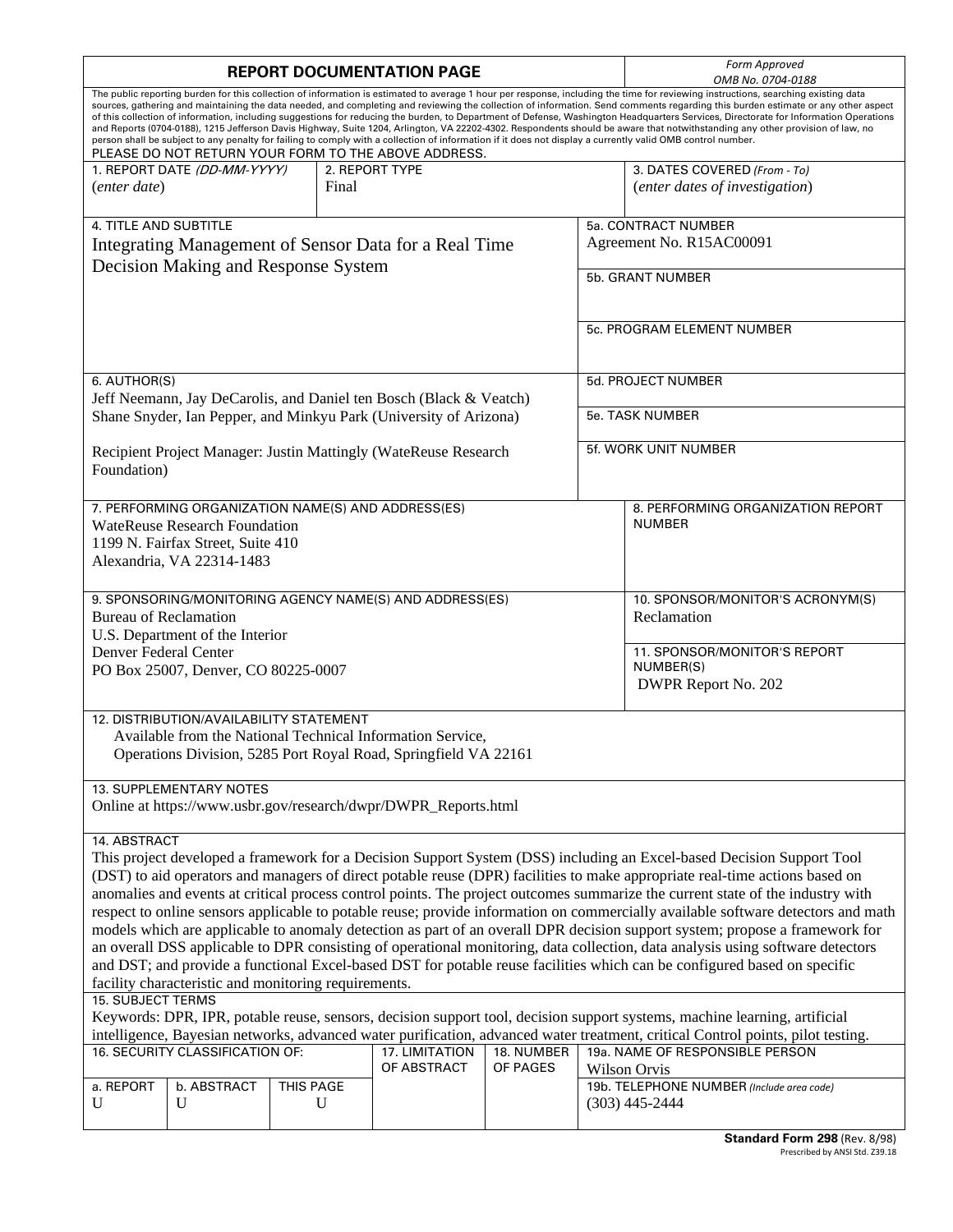**Desalination and Water Purification Research and Development Program Report No. 202**

## **Integrating Management of Sensor Data for a Real Time Decision Making and Response System**

**Prepared for the Bureau of Reclamation Under Agreement Number R15AC00091**

*by:*

**Jeff Neemann, Jay DeCarolis, and Daniel ten Bosch (Black & Veatch)**

**Shane Snyder, Ian Pepper, and Minkyu Park (University of Arizona)**

**U.S. Department of the Interior Bureau of Reclamation Technical Service Center Denver, Colorado March 2020**